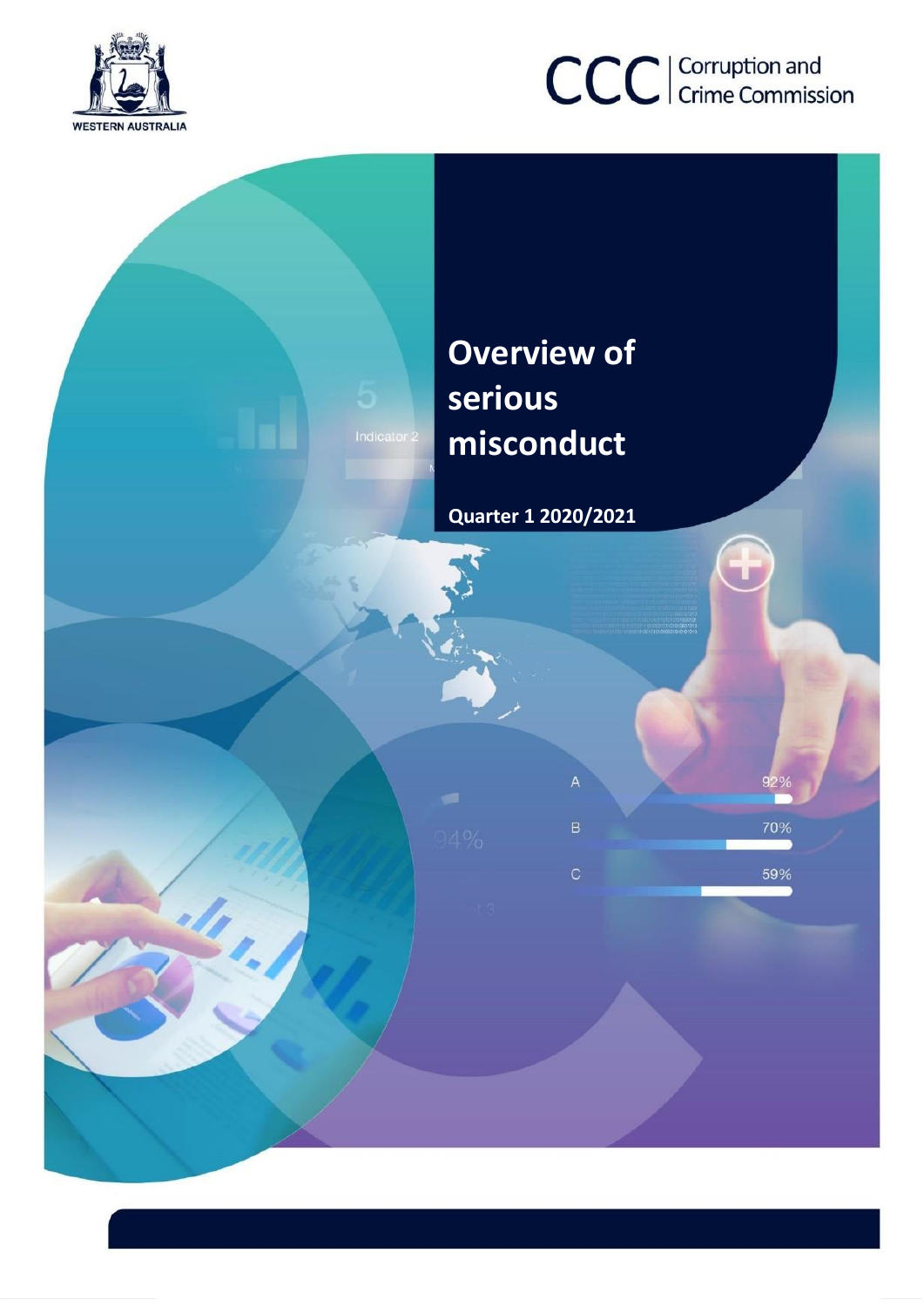The Commission is continually improving and developing methods of capturing allegation data and recently implemented a new allegation category classification system that enhances the monitoring of serious misconduct allegations.

This quarterly report includes two new Public Sector categories: Department of Communities and the Transport pPortfolio. The Transport portfolio includes the Department of Transport, Public Transport Authority and Main Roads WA. Since the 2017 Machinery of Government changes, the Department of Communities includes the former Child Protection and Family Services, Housing Authority and Disability Services.

The allegation category data contained in this report cannot be compared to all previous quarterly reports produced by the Commission. However, the information in this report has been re-categorised for comparison purposes to the previous financial year.

- During Q1 2020/21, the Commission received a total of 753 notifications of serious misconduct relating to 44 agencies from which, 1,708 allegations were created.
- Reporting from authorities accounted for just over half of all allegations created (n=915), slightly higher than allegations created from notifications received from members of the public (n=757).
- WA Police Force total allegation numbers (n=997) increased by around ten per cent with the associated top five allegations categories ranked the same as the previous quarter.
- The allegation category, Benefit/Detriment, remains the most commonly inferred category for notifications of serious misconduct across the public sector (excluding the WA Police Force).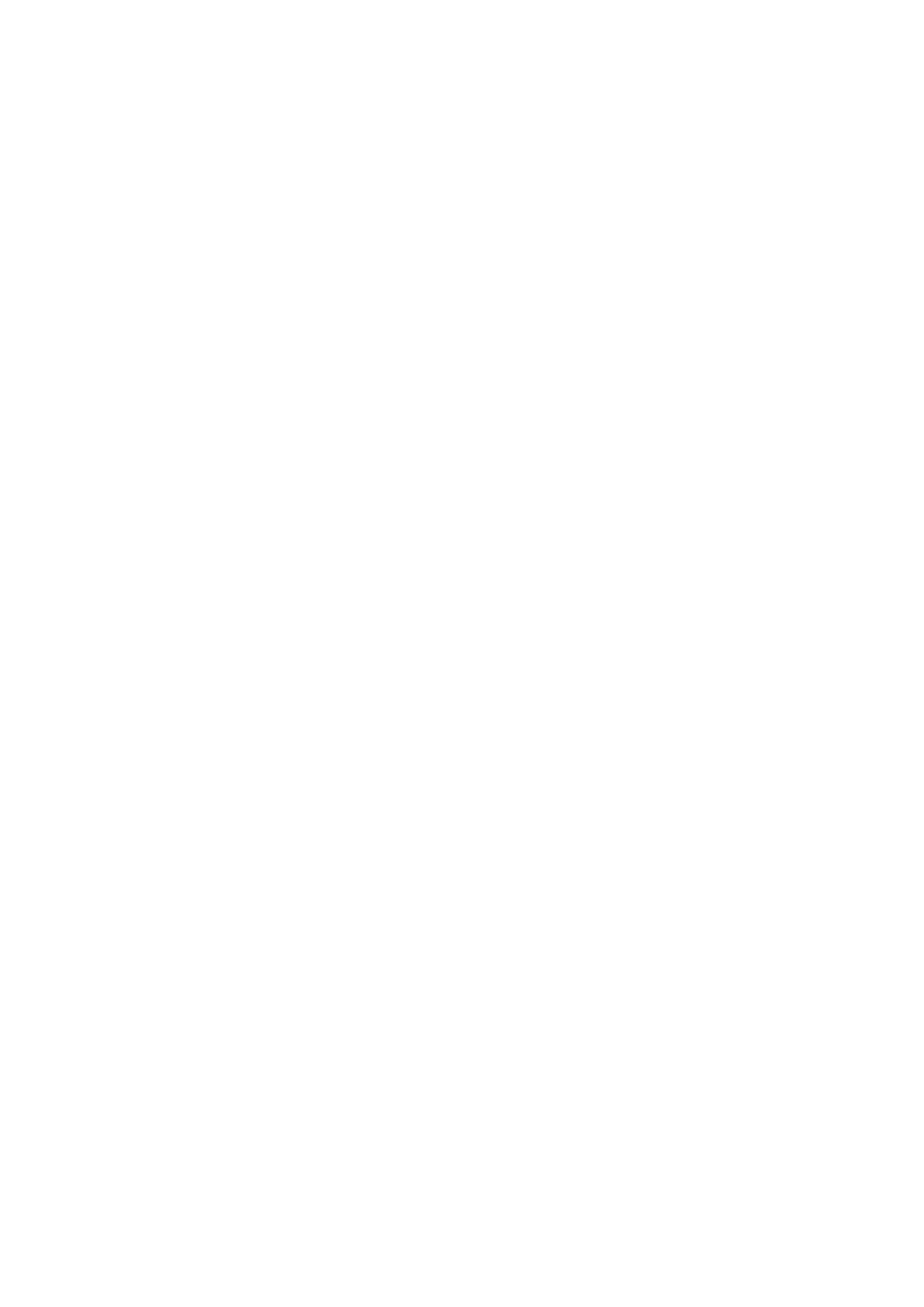

# **QUARTER 1 2020/2021 AT A GLANCE**

# **WA POLICE FORCE**

#### **Allegation categories**

| Neglect of duty<br>200 allegations               |     | 24% |
|--------------------------------------------------|-----|-----|
| Unprofessional conduct<br>187 allegations        | 23% |     |
| Breach of procedure or policy<br>152 allegations |     | 22% |
| Assault<br>118 allegations                       | 6%  |     |
| Benefit/Detriment<br>71 allegations              |     |     |
| All other allegations<br>269 allegations         | 10% | 15% |

# **PUBLIC SECTOR (minus the WA Police Force)**



Allegations were identified between 1 July and 30 September 2020 from notifications received by the Commission.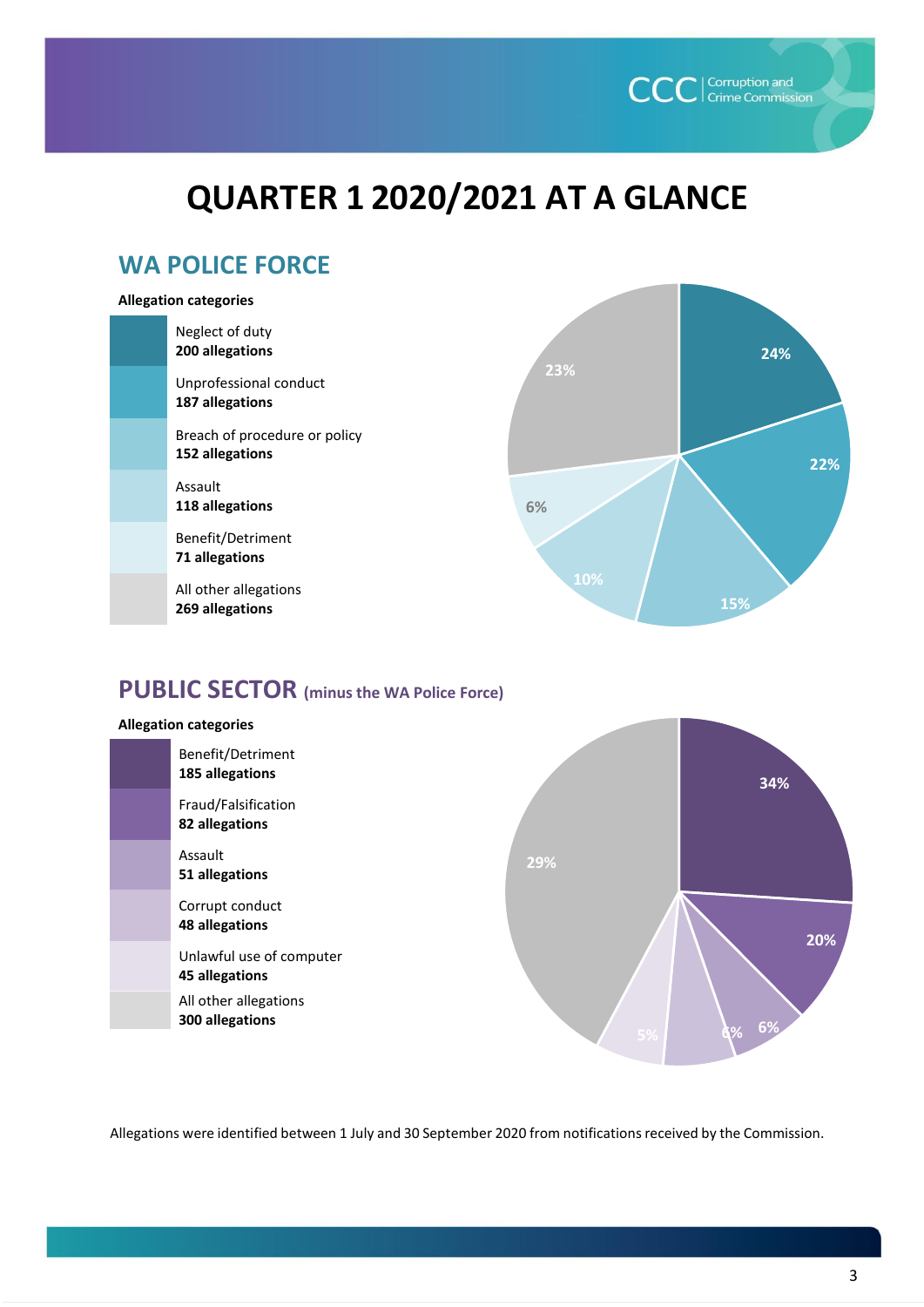|                                         | Q2 2019/20 | Q3 2019/20 | Q4 2019/ 20 \ | Q1 2020/21 |
|-----------------------------------------|------------|------------|---------------|------------|
| <b>NUMBER OF ALLEGATIONS IDENTIFIED</b> | 1.491      | 1.336      | 1.594         | 1,708      |
|                                         |            |            |               |            |

### **Table 1. Public Sector allegations**

| <b>Public Sector Agency/Sector</b>     | Q2 2019/20<br>No. | Q3 2019/20<br>No. | Q4 2019/20<br>No. | Q1 2020/21<br>No. |
|----------------------------------------|-------------------|-------------------|-------------------|-------------------|
| WA Police Force                        | 730               | 730               | 906               | 997               |
| Local government Authorities           | 121               | 122               | 110               | 147               |
| Other Independent Agencies/Authorities | 89                | 119               | 121               | 119               |
| Department of Justice                  | 79                | 93                | 122               | 104               |
| Department of Education                | 154               | 28                | 33                | 100               |
| WA Health Sector                       | 110               | 88                | 129               | 84                |
| Subject agency not within jurisdiction | 63                | 71                | 71                | 75                |
| <b>Transport Portfolio</b>             | 48                | 25                | 54                | 50                |
| Department of Communities              | 97                | 60                | 48                | 32                |
| <b>Total</b>                           | 1.491             | 1.336             | 1.594             | 1.708             |

#### **Table 2. Allegation source**

|                                          | Section reported under |                          | Q2 2019/20 |       | Q3 2019/20 |       | Q4 2019/20 |       | Q1 2020/21 |  |
|------------------------------------------|------------------------|--------------------------|------------|-------|------------|-------|------------|-------|------------|--|
|                                          |                        | No.                      | %          | No.   | %          | No.   | %          |       |            |  |
| Notifications from notifying authorities | s 28                   | 860                      | 58%        | 617   | 46%        | 763   | 48%        | 915   | 53.5%      |  |
| Reports from the public                  | s <sub>25</sub>        | 615                      | 41%        | 682   | 51%        | 754   | 47%        | 757   | 44%        |  |
| <b>Public Sector Commission</b>          | $s$ 45M(d)             | 16                       | 1%         | 33    | 2.5%       | 45    | 3%         | 32    | 2%         |  |
| Commission's own proposition             | s <sub>26</sub>        | $\overline{\phantom{a}}$ | 0%         | 4     | 0.5%       | 32    | 2%         | 4     | 0.5%       |  |
| <b>Total</b>                             |                        | 1.491                    | 100%       | 1.336 | 100%       | 1.594 | 100%       | 1.708 | 100%       |  |

# **Table 3. Allegations: WA Police Force top five by category**

|                               | Q2 2019/20 |     | Q3 2019/20 |     | Q4 2019/20 |     | Q1 2020/21 |     |
|-------------------------------|------------|-----|------------|-----|------------|-----|------------|-----|
| <b>Allegation category</b>    | No.        | %   | No.        | %   | No.        | %   | No.        | %   |
| Neglect of duty               | 181        | 25% | 158        | 22% | 226        | 25% | 200        | 20% |
| Unprofessional conduct        | 108        | 15% | 104        | 14% | 163        | 18% | 187        | 19% |
| Breach of procedure or policy | 155        | 21% | 175        | 24% | 167        | 18% | 152        | 15% |
| Assault                       | 77         | 11% | 94         | 13% | 94         | 10% | 118        | 12% |
| Benefit/Detriment             | 28         | 4%  | 36         | 5%  | 31         | 3%  | 71         | 7%  |
| <b>Total</b>                  | 549        | 76% | 567        | 78% | 681        | 74% | 728        | 73% |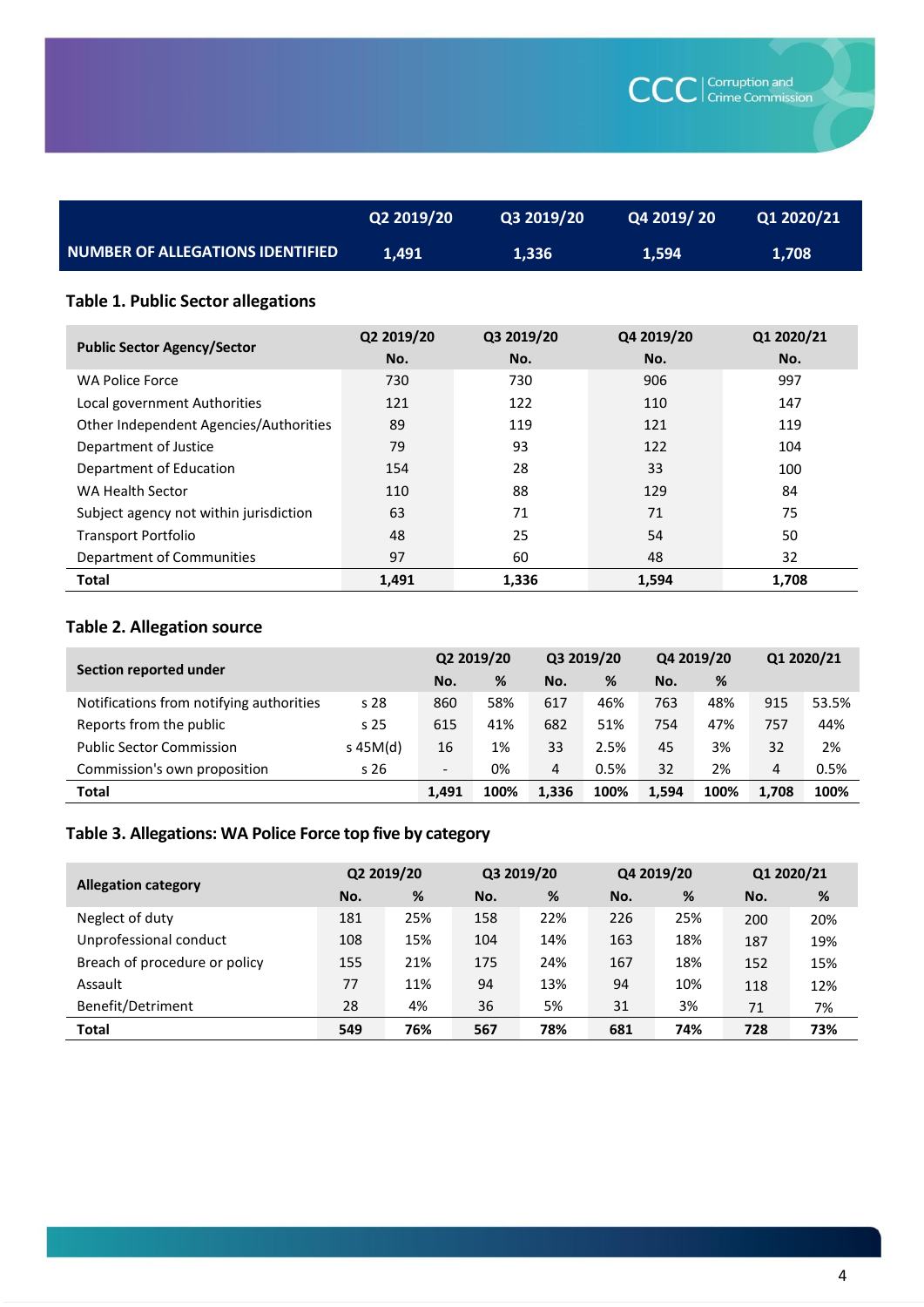#### **Table 4. Allegations: Local Government top five by category**

|                            | Q2 2019/20     |       | Q3 2019/20 |     | Q4 2019/20 |     | Q1 2020/21 |     |
|----------------------------|----------------|-------|------------|-----|------------|-----|------------|-----|
| <b>Allegation category</b> | No.            | %     | No.        | %   | No.        | %   | No.        | %   |
| Benefit/Detriment          | 33             | 27%   | 30         | 24% | 29         | 26% | 61         | 41% |
| Fraud/Falsification        | 3              | 2%    | 10         | 8%  | 9          | 8%  | 14         | 9%  |
| Corrupt conduct            | $\overline{2}$ | 1.5%  | 17         | 14% | 21         | 19% | 11         | 7%  |
| Failure to lodge           | 0              | 0%    | 1          | 1%  | 0          | 0%  |            | 5%  |
| Unlawful disclosure        | 0              | 0%    | 1          | 1%  | 11         | 10% | 6          | 4%  |
| <b>Total</b>               | 38             | 30.5% | 59         | 48% | 70         | 63% | 99         | 66% |

#### **Table 5. Allegations: WA Health Sector top five by category**

|                            | Q2 2019/20 |     | Q3 2019/20 |       | Q4 2019/20 |       | Q1 2020/21 |     |
|----------------------------|------------|-----|------------|-------|------------|-------|------------|-----|
| <b>Allegation category</b> | No.        | %   | No.        | %     | No.        | %     | No.        | %   |
| Fraud/Falsification        | 9          | 8%  | 11         | 12.5% | 16         | 12%   | 16         | 19% |
| Benefit/Detriment          | 25         | 23% | 17         | 19%   | 11         | 8.5%  | 14         | 17% |
| Corrupt conduct            |            | 1%  | 3          | 3%    | 12         | 9%    | 10         | 12% |
| Assault                    | 4          | 4%  | 4          | 4%    | 7          | 5%    | 8          | 9%  |
| Unlawful use of computer   | 40         | 36% | 10         | 11%   | 24         | 18%   | 7          | 8%  |
| <b>Total</b>               | 79         | 72% | 45         | 49.5% | 70         | 52.5% | 55         | 65% |

#### **Table 6. Allegations: Department of Justice top five by category**

|                            | Q2 2019/20 |       | Q3 2019/20 |     | Q4 2019/20 |       | Q1 2020/21 |     |
|----------------------------|------------|-------|------------|-----|------------|-------|------------|-----|
| <b>Allegation Category</b> | No.        | %     | No.        | %   | No.        | %     | No.        | %   |
| Benefit/Detriment          | 20         | 25%   | 28         | 30% | 11         | 9%    | 25         | 24% |
| Fraud/Falsification        | 6          | 7.5%  | 4          | 4%  | 7          | 6%    | 17         | 16% |
| Unlawful use of computer   | 3          | 4%    | 5          | 5%  | 8          | 6.5%  |            | 7%  |
| Criminal conduct           | 8          | 10%   | 3          | 3%  | 10         | 8%    | 6          | 6%  |
| Unlawful disclosure        | 1          | 1%    | 5          | 5%  | 7          | 6%    | 5          | 5%  |
| <b>Total</b>               | 38         | 47.5% | 45         | 47% | 43         | 35.5% | 60         | 58% |

#### **Table 7. Allegations: Department of Education by category**

|                            | Q2 2019/20     |       | Q3 2019/20     |       | Q4 2019/20 |     | Q1 2020/21 |     |
|----------------------------|----------------|-------|----------------|-------|------------|-----|------------|-----|
| <b>Allegation category</b> | No.            | %     | No.            | %     | No.        | %   | No.        | %   |
| Assault                    | 138            | 90%   | 6              | 21%   | 0          | 0%  | 28         | 28% |
| Benefit/Detriment          | 3              | 2%    | 6              | 21%   | 6          | 18% | 20         | 20% |
| Fraud/Falsification        | $\overline{2}$ | 1%    | $\mathbf{1}$   | 3.5%  | 2          | 6%  | 10         | 10% |
| Criminal conduct           | $\overline{2}$ | 1%    | 4              | 14%   | 0          | 0%  | 6          | 6%  |
| Unprofessional conduct     | 1              | .5%   | $\overline{2}$ | 7%    | 1          | 3%  | 5          | 5%  |
| <b>Total</b>               | 146            | 94.5% | 19             | 66.5% | 9          | 27% | 69         | 69% |